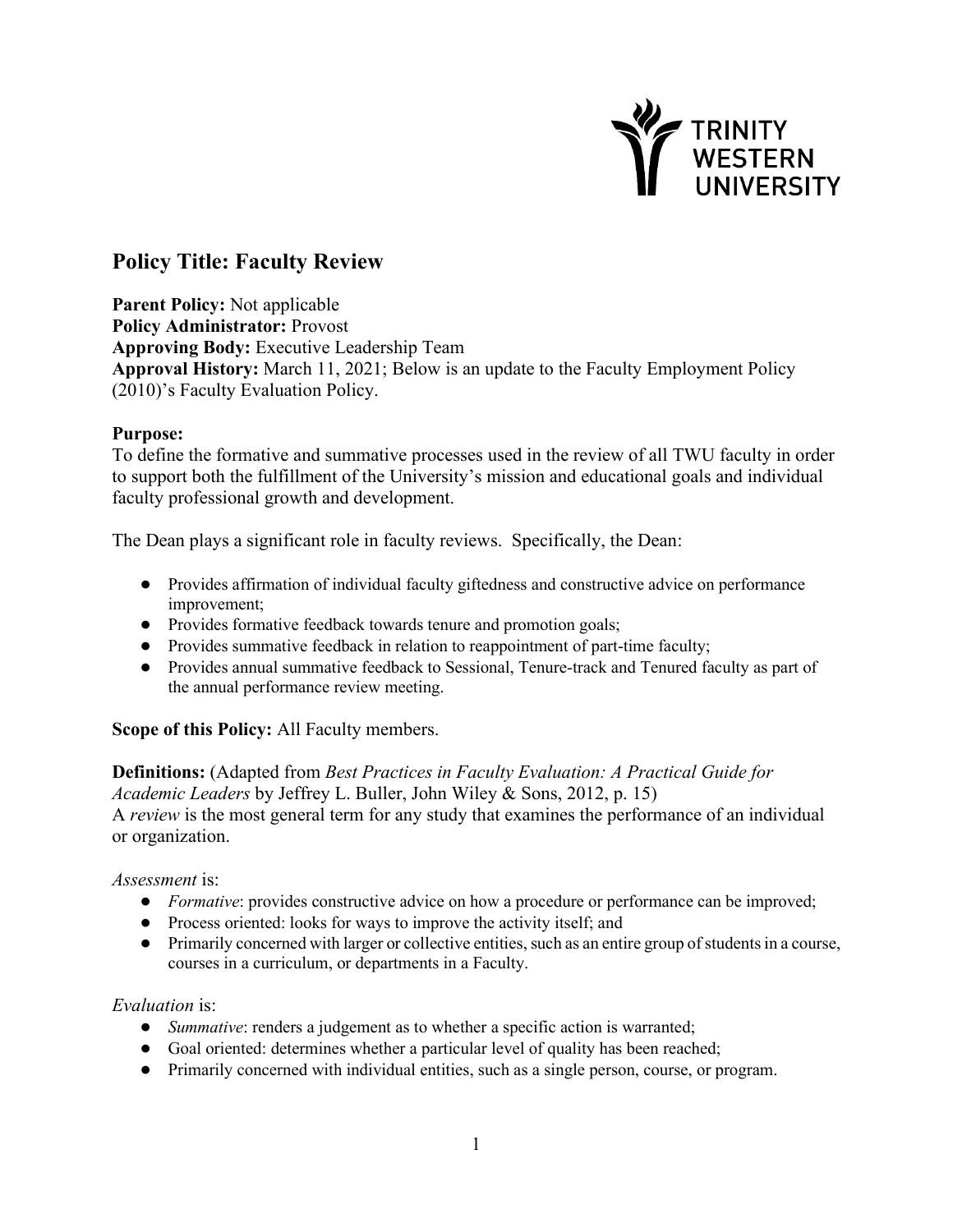### *Performance descriptors*:

- *Exceeds expectations*: a faculty member who has surpassed the goal that was agreed upon.
- *Meets expectations:* a faculty member who has met the agreed-upon goal.
- *Partially meets expectations:* a faculty member who has not completely met the agreed-upon goal.
- *Below expectations:* a faculty member who has performed at the *partially meets expectations* for two consecutive years, or who has failed to meet the agreed-upon goal.

## **Policy Statement:**

The Dean or designate is responsible to review every faculty member in his/her area of responsibility annually and provide a summary report to the Provost. The purpose of the review is to provide formative as well as summative feedback as appropriate to the faculty member's circumstance. In all cases, the review will cover the commitments identified in the Faculty Hiring policy, as applicable to the individual faculty member.

The performance descriptors in the Definitions section are used in faculty evaluations to rate Teaching, Research, and Service ("TRS") separately based on the TRS goals set in the faculty member's annual performance review. For teaching, the agreed-upon goals align with the *Teaching and Learning Framework*, as applied to the faculty member's rank. For research, the agreed-upon goals must be commensurate with the "R" value held by the faculty member. For service, the activities must reflect both an appropriate time commitment as well as quality of engagement in the service activity. Each of T, R, and S is assigned one of the following performance descriptors: "exceeds expectations", "meets expectations", "partially meets expectations", or "below expectations."

Then, taking into account the faculty member's TRS proportions as well as patterns observed in these ratings over time, the Dean will assign an overall evaluation of "exceeds expectations,", "meets expectations,", "partially meets expectations,", or "below expectations."

Whenever either of the lowest two performance descriptors apply to the overall or individual TRS categories, in consultation with the faculty member the Dean will determine steps needed to meet expectations and will provide these expectations in writing.

Should a tenured faculty member receive an overall evaluation of "below expectations" in two consecutive years, the *Post Tenure Review* policy will be engaged.

As all faculty have teaching responsibilities, the teaching of each faculty member will be reviewed annually. The *Basic Terms of Faculty Employment* policy together with the *Teaching and Learning Framework* set out the criteria and performance standards for teaching at TWU. The Dean or designate will be informed by multiple sources, including some or all of the following:

- Information from the faculty member him/herself;
- Feedback from students;
- Feedback from peers;
- Dean or designate classroom visits.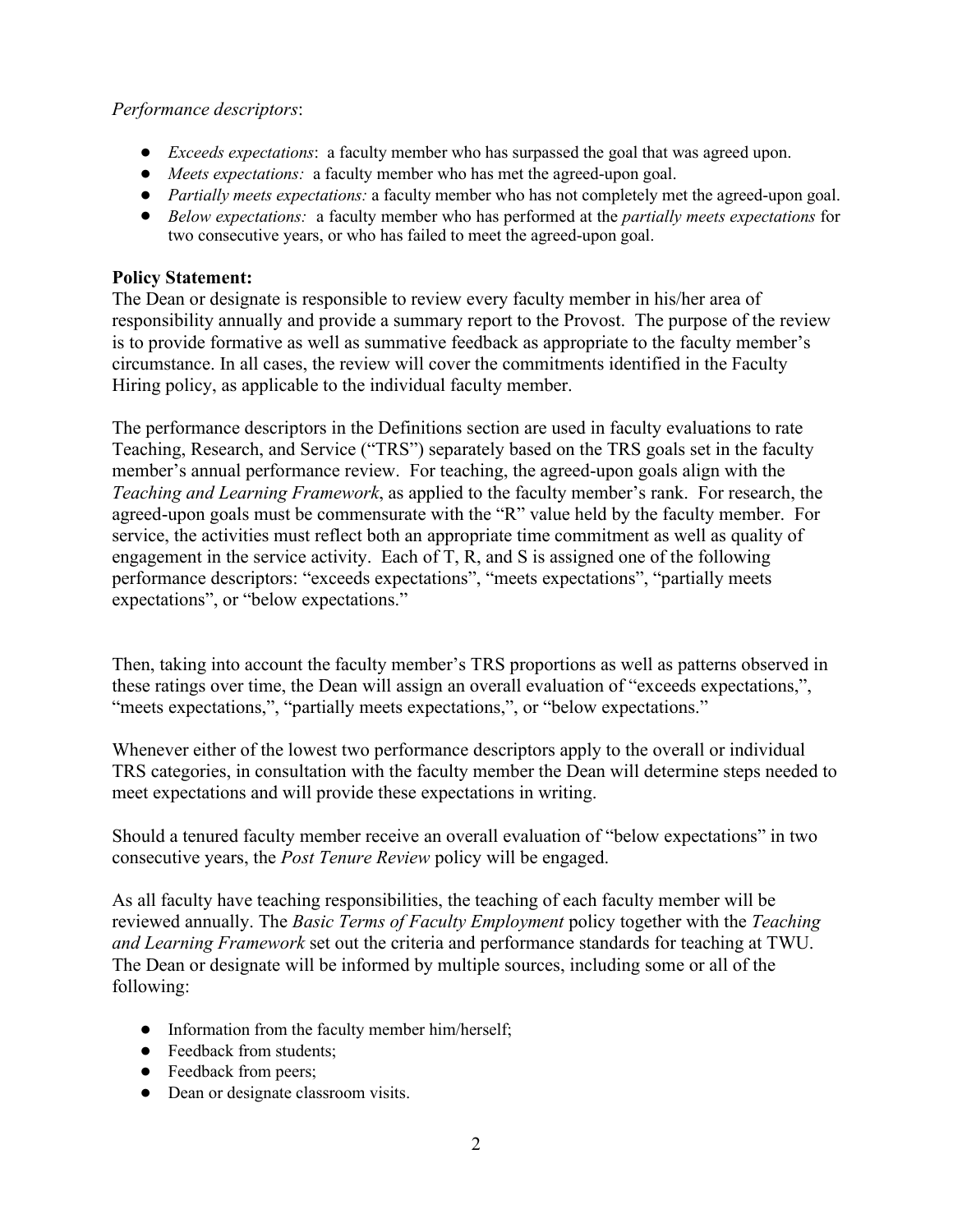As part of the review of research/scholarship for Tenure-track and Tenured faculty, the Dean will provide an assessment of the faculty member's scholarship activities. The Dean will also provide an evaluation of the faculty member's scholarly outcomes based on the Scholarship Credits Guidelines). The ongoing pattern of scholarship credits assessed will inform the faculty member's research workload point assignment. The number of scholarship credits allocated also serves as information that the Tenure and Promotion Committee takes into consideration.

The *Basic Terms of Faculty Employment* policy sets out the expectations for service activities. In the review of service, the Dean will take into consideration the quality and impact of the faculty member's contributions, alongside the amount of time spent in service activities.

For most **Part-Time** faculty members, teaching is the principal activity that the Dean or designate will review. For a part-time faculty member who is teaching for the first time at TWU, the Dean may request that a mid-term feedback tool be administered by the faculty member. If the Dean's evaluation of a part-time faculty member's teaching is that it is *partially meets expectations*, the Dean may choose not to offer a further part-time contract. Clinical Supervisors and Music Affiliates are reviewed on a basis that is similar to part-time faculty.

For **Sessional** faculty members, the Dean conducts an annual performance review after the conclusion of the spring semester (April). In this meeting, the faculty member and the Dean discuss:

- The faculty member's ongoing commitment to the items listed in the Faculty Hiring policy;
- The faculty member's progress and achievements of the Teaching/Service goals set in the preceding year, and sets new goals and action steps for the coming year; and
- The faculty member's long-range plans.

For **Tenure-Track** faculty members, the Dean conducts an annual performance review after the conclusion of the spring semester (April/May). In this meeting, the faculty member and the Dean discuss:

- The faculty member's ongoing commitment to the items listed in the Faculty Hiring policy;
- The faculty member's progress and achievements of the TRS goals set in the preceding year, and sets new goals and action steps for the coming year; and
- The faculty member's long-range plans, including preparation for tenure and/or promotion applications.

For **Tenured** faculty members, the Dean conducts an annual performance review after the conclusion of the spring semester (April/May). In this meeting, the faculty member and the Dean discuss:

- The faculty member's ongoing commitment to the items listed in the Faculty Hiring policy;
- The faculty member's progress and achievements of the TRS goals set in the preceding year, and sets new goals and action steps for the coming year; and
- The faculty member's long-range plans, including preparation for promotion applications.